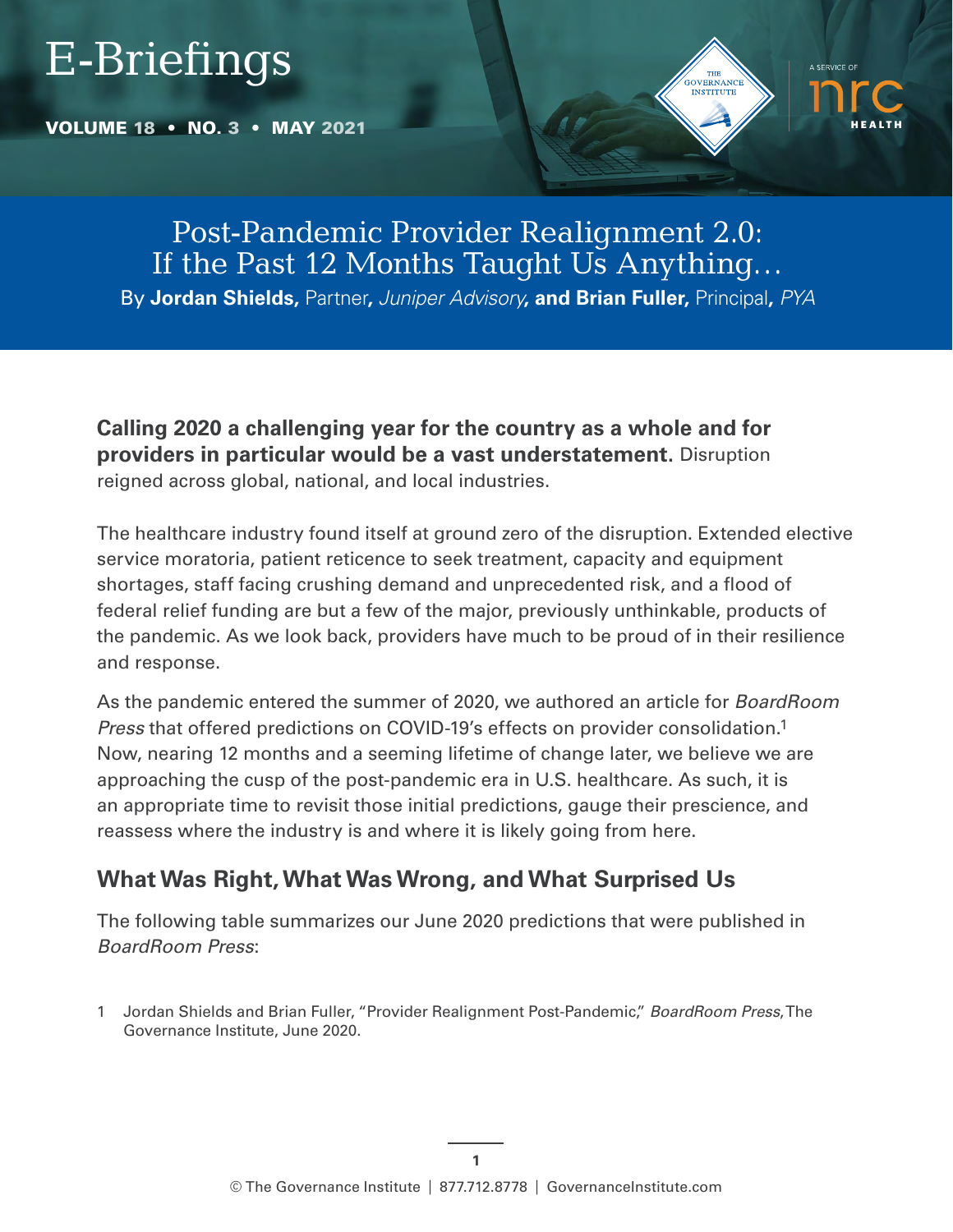|                                                   | <b>Hospitals</b>                                                                                                                                                       | <b>Physicians</b>                                                                                                                                              | <b>Non-Acute</b>                                                                                                                              |
|---------------------------------------------------|------------------------------------------------------------------------------------------------------------------------------------------------------------------------|----------------------------------------------------------------------------------------------------------------------------------------------------------------|-----------------------------------------------------------------------------------------------------------------------------------------------|
| <b>Turbulent</b><br>Restart<br>$6 - 9$<br>months  | • "Have not" hospitals hit<br>hardest, some will fail<br>• Regional systems seek<br>growth<br>• Turnaround for-profit<br>operators enter                               | • Insurance companies<br>and healthy hospitals<br>acquire practices<br>• Private equity remains<br>active, but at lower<br>multiples                           | • Post-acute hit hard by<br>services moratorium<br>• Facility-based providers<br>particularly challenged<br>• Rebuilding period               |
| <b>Industry</b><br>Shake-<br>Out<br>$1 - 2$ years | • Distressed sales and<br>closures, especially<br>rural<br>• Strong sellers prioritize<br>quality and operations                                                       | • Pre-pandemic<br>"physician land rush"<br>escalates<br>• Physicians at center of<br>proxy war between<br>hospitals, insurers, PE                              | • Ongoing shift from<br>facility-based offerings<br>to lower-cost settings<br>• Verticals consolidate<br>and systems enter                    |
| Rise of<br>the<br><b>Titans</b><br>3+ years       | • Declining<br>reimbursement<br>• Scaled systems<br>demonstrate clinical<br>and operational<br>advantages<br>• A select few mega-<br>systems $(\sim$ \$75B+)<br>emerge | • Integrated physician<br>practices, not hospitals,<br>lead health systems<br>• % of physicians<br>employed by large<br>practices, hospitals,<br>payers, or PE | • Health systems and<br>insurers increasingly<br>compete in these<br>sectors<br>• Select PE-backed<br>sector roll-ups will be<br>taken public |

# **→ Key Board Takeaways**

As boards and senior leadership work to develop or enhance their value-based care delivery strategy, they should:

- Board members must **remain acutely and objectively aware of organizational performance**, as markets will remain tumultuous over the next five years.
- Population health, anticipated for decades, is finally here. Board members must **help determine if their organizations should pursue population health as owners/managers or participants**.
- **M&A needs to be an intentional element of provider strategic planning**. Waiting for the future to present itself is not a strategy.
- Neither consolidation nor status quo guarantees accessible, high-quality, cost-effective care. When considering the future of their organizations, board members must **push to understand opportunities, risks, and alternatives**.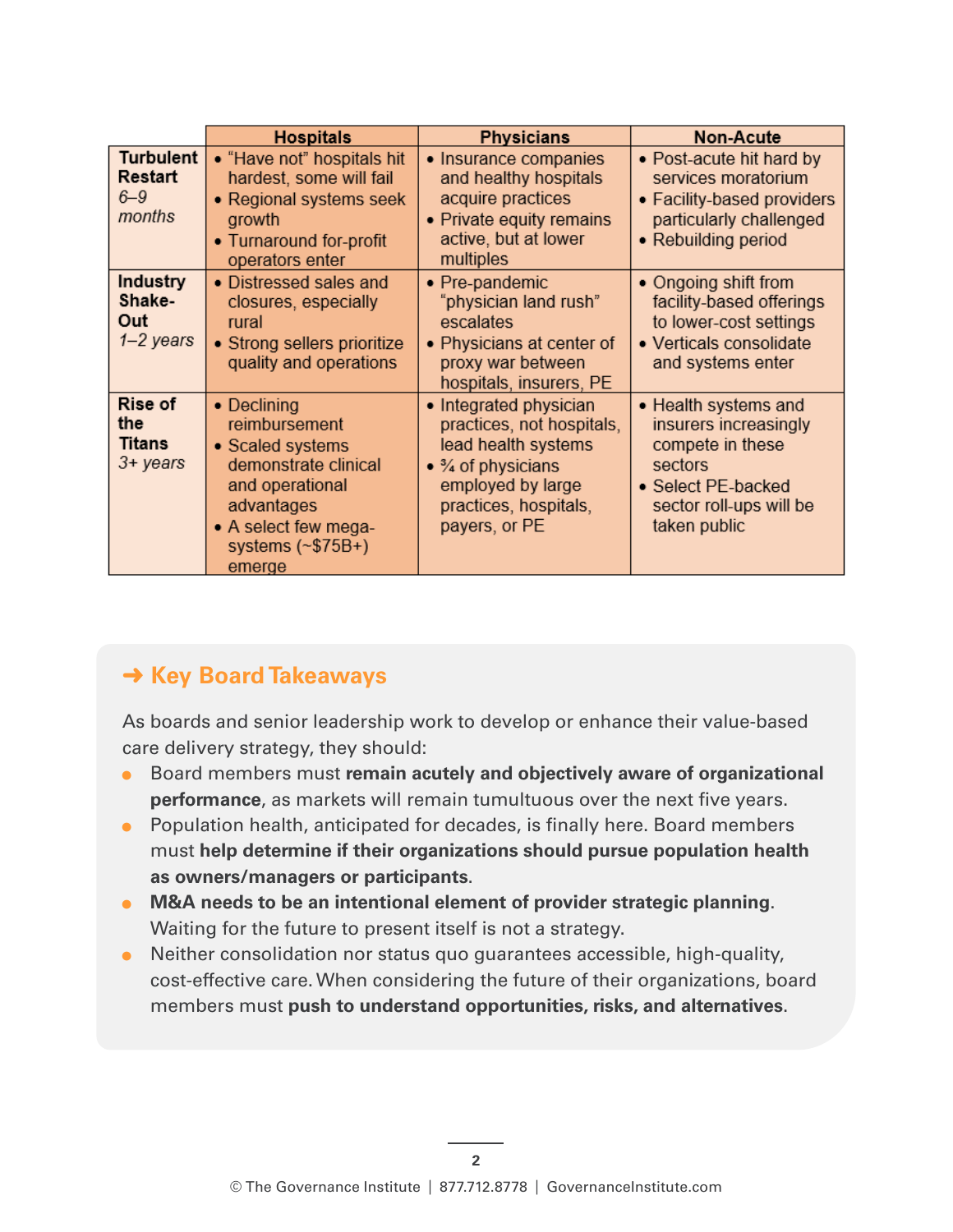Looking back on those predictions, it is clear that some proved out, while others were (the authors like to think, anyway!) impossible to forecast.

#### *The Right*

Despite two major post-June pandemic surges and their associated disruption, consolidation activity picked back up in the second half of 2020. Led by physician practices, with 208 transactions, the provider sector<sup>2</sup> closed 2020 within 10 percent of the number of deals struck in 2019. Hospital transactions were down by about 14 percent.<sup>3</sup> When one considers the reality of the pandemic taking up so much organizational focus and energy, this rate is all the more impressive.



# **Exhibit 1: Daily U.S. COVID-19 Cases**

- 2 Defined as physician practices and services and hospitals/health systems sectors.
- 3 Kaufman Hall, *[2020 M&A in Review: COVID-19 as Catalyst for Transformation.](https://www.kaufmanhall.com/ideas-resources/research-report/2020-mergers-acquisitions-review-covid-19-catalyst-transformation)*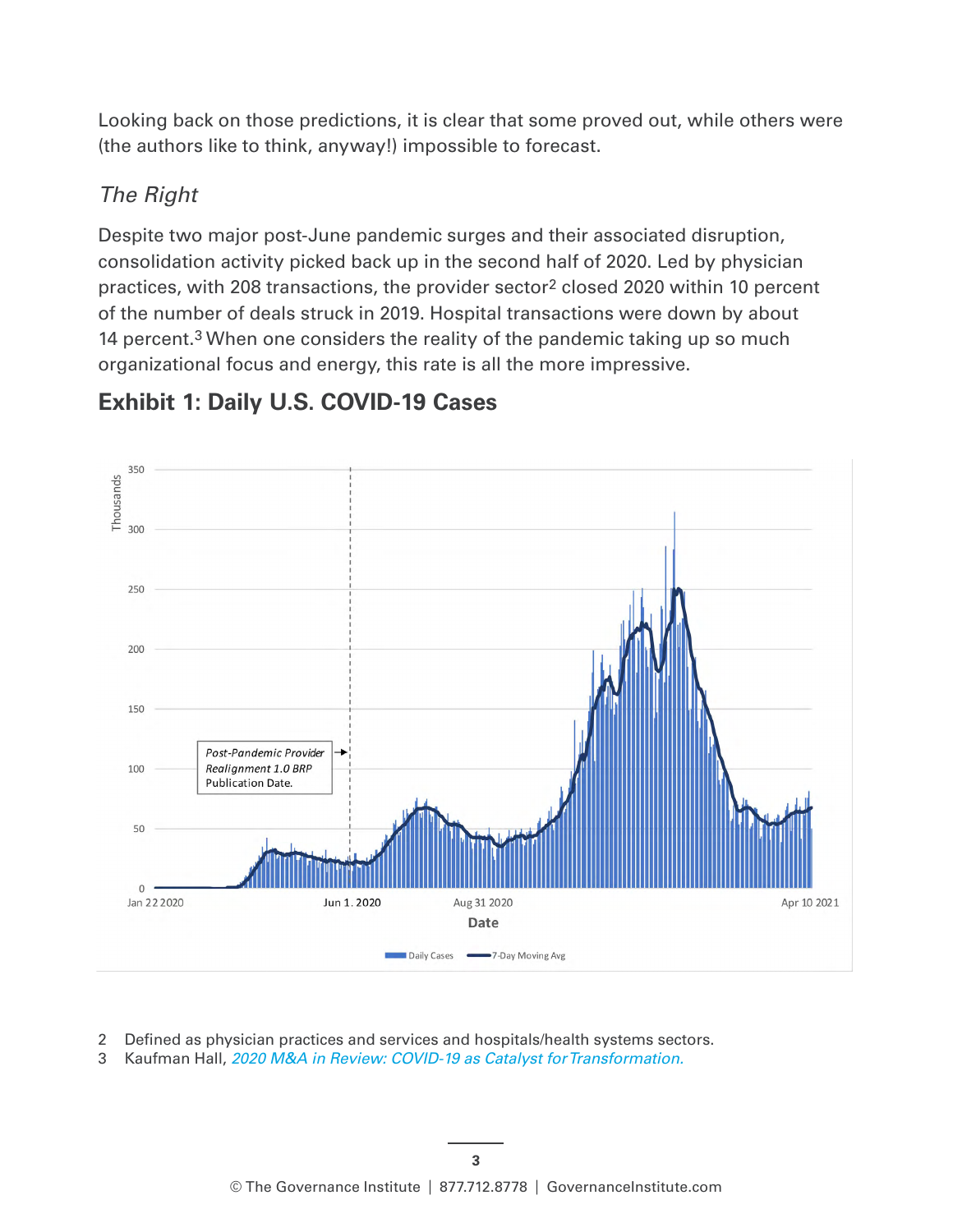Sadly, for many communities, hospital failures also increased in 2020 with bankruptcies up 32 percent.4 Despite the material inflows of relief funding, the challenges of delivering healthcare, especially in rural communities, is proving ever more daunting. Upon reaching the end of relief funds, a major spike in hospital bankruptcies, hitting rural hospitals particularly hard, may be in store.

#### *The Wrong*

As **Exhibit 1** illustrates, we stand guilty of underestimating the pandemic's staying power. While we considered June the industry's effective restart date, the pandemic had other ideas.

As a result of the pandemic's persistence, it is likely the industry still finds itself in the "turbulent restart" phase. Despite that reality, however, the number of transactions in an uncertain 2020 demonstrated a significant appetite for growth across sectors.

#### *The Surprises*

We did see an uptick in distressed transactions, but a wholesale "rush to the exits" in acutely challenged sectors never emerged. This was particularly noticeable among physicians. While many practices transacted in 2020, even more, in our experience, continued to pursue their independent growth strategies. Between the loosening of telehealth payment rules and the injection of significant relief funding into the sector, operations were buoyed, and practices made deliberate decisions to hold on and not to sell amidst the uncertainty, and depressed valuations, of the pandemic.

### **Looking Ahead: 2021 and Beyond**

With the increasing clarity of our post-pandemic future emerging, we believe a number of issues will drive provider activity going forward, including:

- "Hardening" of the business model: Providers will move to minimize fee-forservice payment risk through aggressive pursuit of population health strategies, leading to:
	- » Increased participation in risk-based payment arrangements
	- » Continued investment in clinical and operating efficiency, through care and cost management, respectively
	- » Pursuit of growth to access attributed lives and offer comprehensive delivery networks
- 4 Ayla Ellison, ["22 Hospital Bankruptcies in 2019,"](https://www.beckershospitalreview.com/finance/22-hospital-bankruptcies-in-2019.html) Becker's Healthcare, January 6, 2020; Ayla Ellison, ["29 Hospital Bankruptcies in 2020,"](https://www.beckershospitalreview.com/finance/29-hospital-bankruptcies-in-2020.html) Becker's Healthcare, June 3, 2020.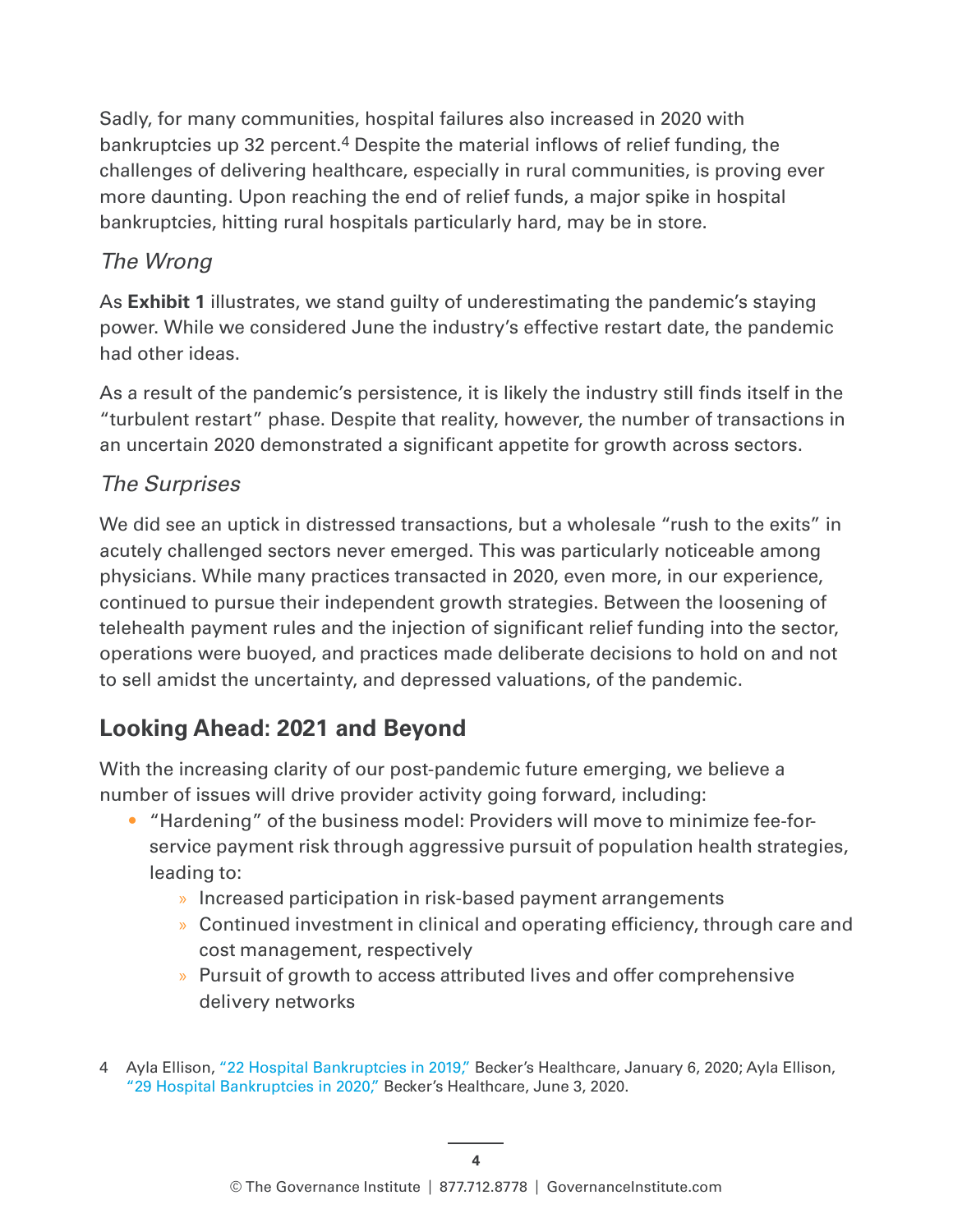• Ascendance of access as a differentiator: The pandemic provided a peek into a future of "disperse demand" that will advantage those that can deliver care across locations, platforms, and channels.

The rebasing of provider competition around networks, risk, and access will advantage the scaled, and serve as the rationale for continued industry consolidation across provider sectors well into the next decade. As distance between the pandemic and the industry grows, boards need to be asking their management teams the pace at which these phenomena are affecting their markets, as well as management's plans for addressing them.

#### *1. Acceleration of the "Have and Have Not" Phenomenon*

The pandemic took an outsized toll on under-capitalized hospitals, though the impact was blunted by emergency federal and state aid. Regardless of the amount of aid, there was a 32 percent increase in bankruptcies and distressed sales in 2020. As we proceed through 2021 and beyond, under-capitalized facilities, especially those in rural areas, will continue to face mounting pressure. We do not anticipate that pressure subsiding.

Meanwhile, large, well-capitalized health systems have performed at record profit levels, despite elective procedure and other utilization drop-offs. While we expect margin compression across the industry as relief funding ends and governmental payers seek to rein in costs, systems that can demonstrate efficiency and that have the resources for continued investment will thrive and grow. This will further the divide in the nation's hospital sector.

#### *2. Mega-Systems Are Coming*

The 2020 prediction that received the most debate, the rise of \$75-billion+ megasystems, remains on the medium-term horizon as we exit the pandemic. We still consider the arrival of these mega-systems a virtual certainty. Growth will come both in geographic expansion and acute-care acquisitions, as well as investments in care integration, like physicians, post-acute services, community health, and more.

To be clear, we are not predicting the end of stand-alone providers or that a handful of systems will own all hospitals and physician practices. On the hospital side, small organizations will need to run faster to keep up, but well-positioned independent organizations will find ways to compete, often through partnerships and contractual affiliations that do not require a change of ownership. Among physicians, we are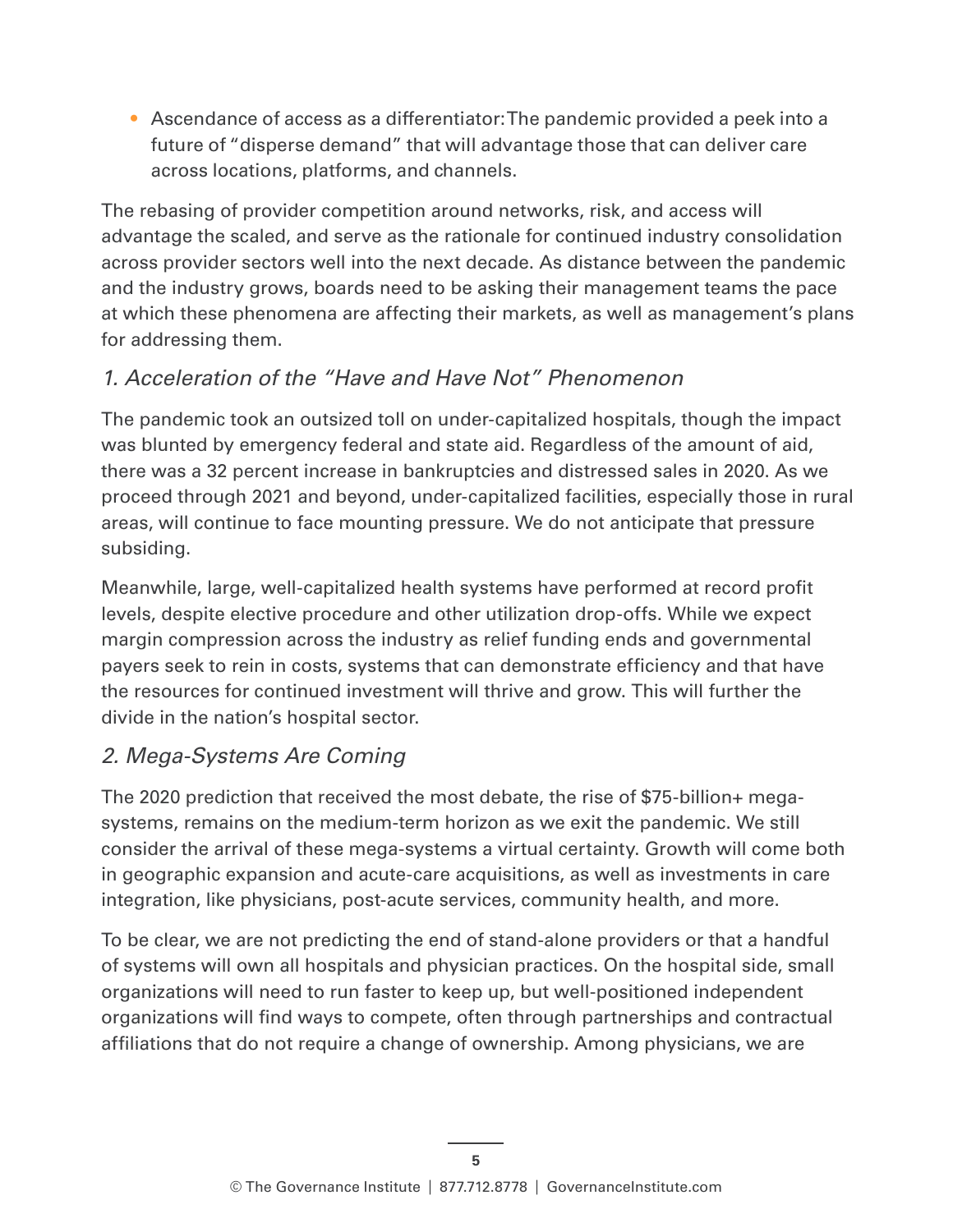already seeing groups make investments to create lower-cost ambulatory health networks in a bid to outrun large systems.

#### *3. Value Propositions Matter More than Ever*

While we firmly believe health systems will grow materially over the coming decade, we were reminded in the last 12 months of the importance of the value proposition simple, credible, quantified—as the critical underpinning of successful growth by acquisition. As combinations grow larger, complexity multiplies, losing sight of (or lacking) clear and quantifiable reasoning behind their pursuit is a sure path to failure.

The list of 2020 "pulled" mergers, those that would have served as the cornerstones of the mega-systems described above, was long and full of notable names. While the announcements confirm the desire of the country's largest systems to continue growing, the failures underline the complexity in doing so. In this environment, board members must be willing to challenge conventional wisdom and assumptions, push management teams to quantify value, and, most certainly, demonstrate cultural fit.

#### *4. The Physician "Land Rush" will Recommence…Led by Insurers*

Despite the pandemic, physician practices transacted at impressive rates in 2020 and that trend appears to be accelerating in 2021. While acquirers will come from many corners—hospitals, second generation physician management companies, and private equity—we expect the insurers to continue leading the pack. We think this trend deserves mention, in part, because of how insurers have been talking about these investments as licensed-based vs. market-based. Insurers are already leveraging physicians to deliver telemedicine services, often in locations far from the doctor's office. We expect that trend to continue and, with it, pressure on imaging, laboratory, proceduralist, inpatient service, and other costs.

While we believe physician practice consolidation will increase, we are not spelling the end of the independent practice of medicine. 2020 found large primary care and multispecialty groups learning a lot about their critical importance to their markets, their ability to shift business models to truly manage care and overcome market disruption. Heavily capitated primary care groups, in particular, reported less financial disruption, as revenue continued to arrive regardless of patient volume levels. At the same time, multi-specialty groups with significant investments in primary care found themselves capable of pivoting quickly into telehealth, frequently going from zero to thousands of virtual visits per week, seemingly overnight. We expect these groups to vigorously pursue their own growth prior to considering consolidation going forward.